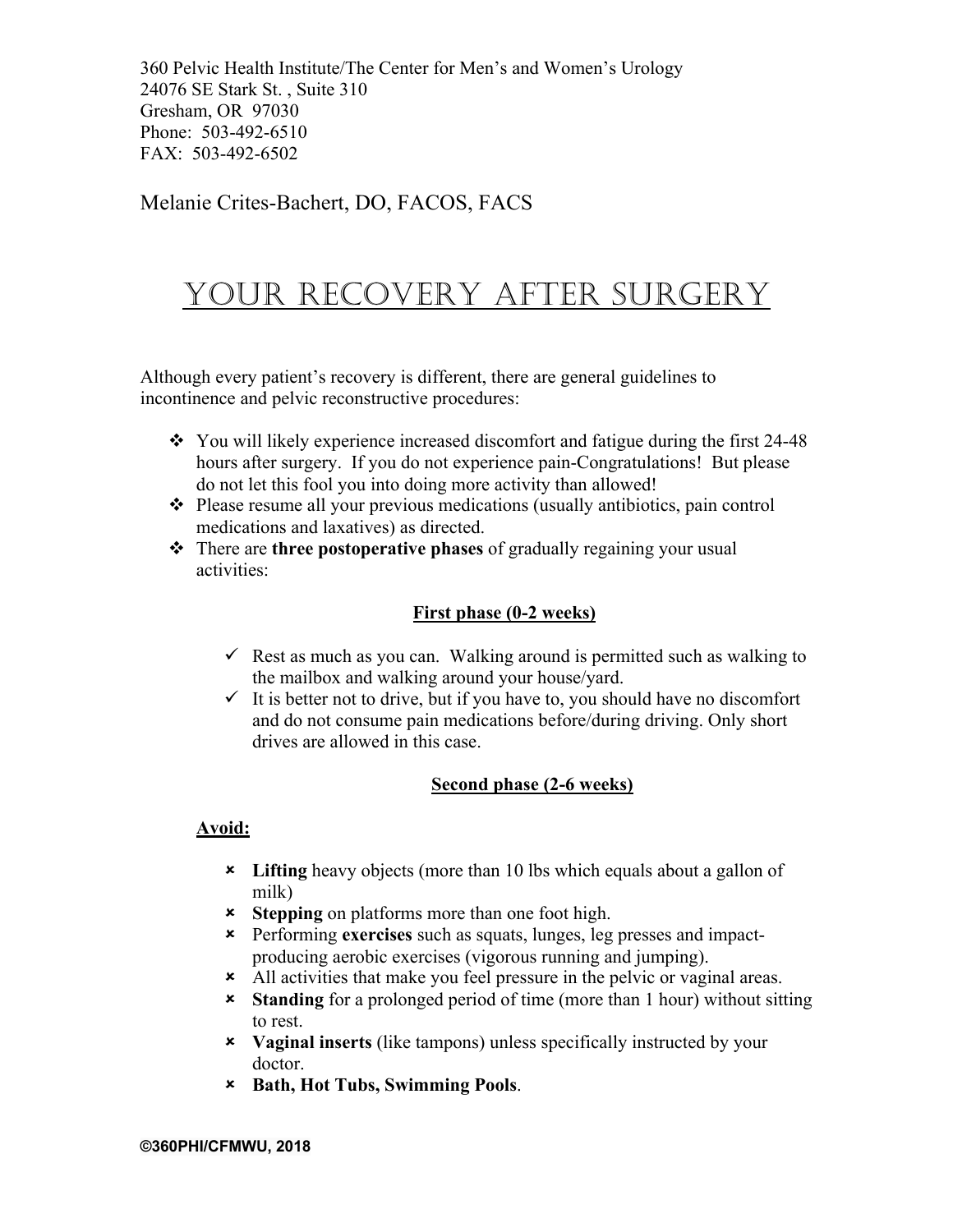- û **Sexual intercourse** until after your examination which is performed 2-6 weeks after surgery. Your doctor will instruct you as to when you can resume.
- û **Constipation**: eat high fiber foods and drink adequate fluids. **Do NOT allow yourself to become constipated!! Start a bowel regimen as soon as you get home!!** A good bowel regimen is taking Miralax twice daily and stool softeners twice daily (you can take these two together). Avoid Metamucil, Citrucel, and fiber pills as they can actually constipate. **Some good treatments for constipation are: Colace (Stool Softener), Senna vegetable laxative, Miralax, Milk of Magnesia, Prune Juice or whole prunes, Magnesium citrate**

#### **DO NOT USE AN ENEMA OR RECTAL SUPPOSITORIES!!**

- û **Bladder distension**: Urinate every 2-3 hours regardless if you feel you have to or not. Your sensation of fullness may be altered by anesthetics and swelling from repositioning of previously prolapsed pelvic organs. If additional care is required, you will get instructions from your doctor or nurse.
- û **Rectal/buttock discomfort (if you have had Cystocele/Rectocele repair):** This is a normal sensation after surgery as the ligaments and tissues in the pelvis are inflamed. You **MAY USE** Ice on the buttocks, and you may use Ibuprofen/Advil/Motrin to help relieve inflammation. This should resolve in 2-3 weeks but can take up to 3 months! Avoid sitting directly on the buttocks by sitting in a reclined position or lying down. You may also sit on an ice pack.

#### **You can DO:**

 $\checkmark$  Light activities including stretching, inside and outside, walking minimal amounts (not as part of an exercise routine), driving, climbing stairs, cooking, dusting, clerical work, and visiting friends, as well as exercises that do not put pressure on the pelvic area. These activities are encouraged if you feel comfortable with activity and will not need pain medication.

#### **Third phase (6-12 weeks)**

- $\checkmark$  You can resume all your activities except strenuous activities (high impact aerobics, heavy lifting or running more than one mile)
- $\checkmark$  Light jogging and aerobic machines are allowed if not accompanied by a feeling of vaginal pressure.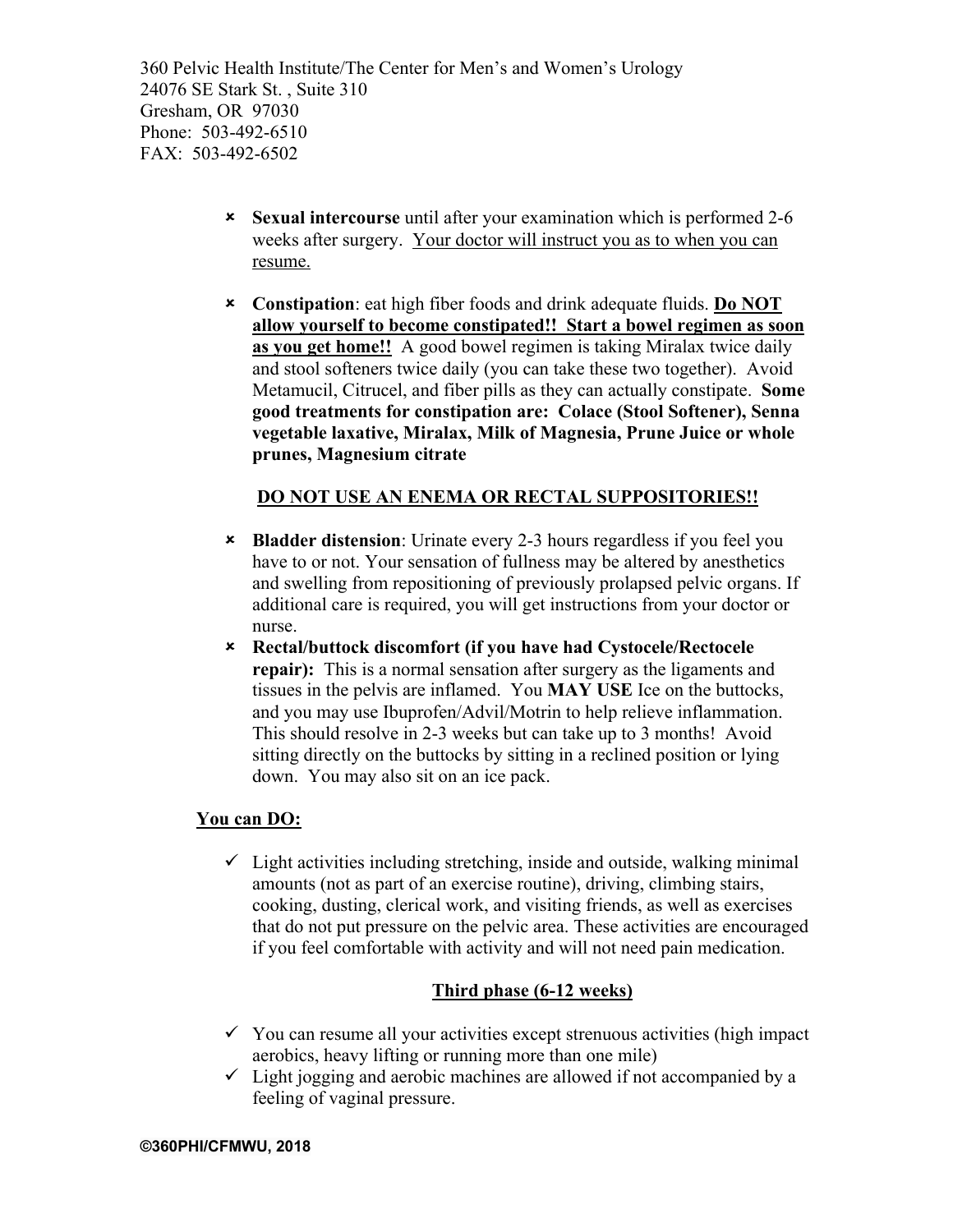### **General Information:**

• **You WILL experience vaginal bleeding/discharge for the duration of the time that you have stitches in place.** It generally takes 8 weeks for all stitches to dissolve. You may be prescribed vaginal cream/gel to use to help prevent infection during your recovery.

#### **Contact us if you experience:**

- $\cdot$  Increasing pain not controlled with pain medications
- $\bullet$  Nausea and/or vomiting
- $\div$  Body temperature more than 100.4 F
- $\triangle$  Increased wound tenderness accompanied by redness, swelling or discharge that has worsened or changed.
- $\triangleleft$  Heavy bleeding with clots
- $\div$  Foul smelling vaginal discharge
- $\triangle$  New onset burning with urination, cloudy, or bloody urine
- $\triangle$  Feeling of inability to adequately empty your bladder/bowels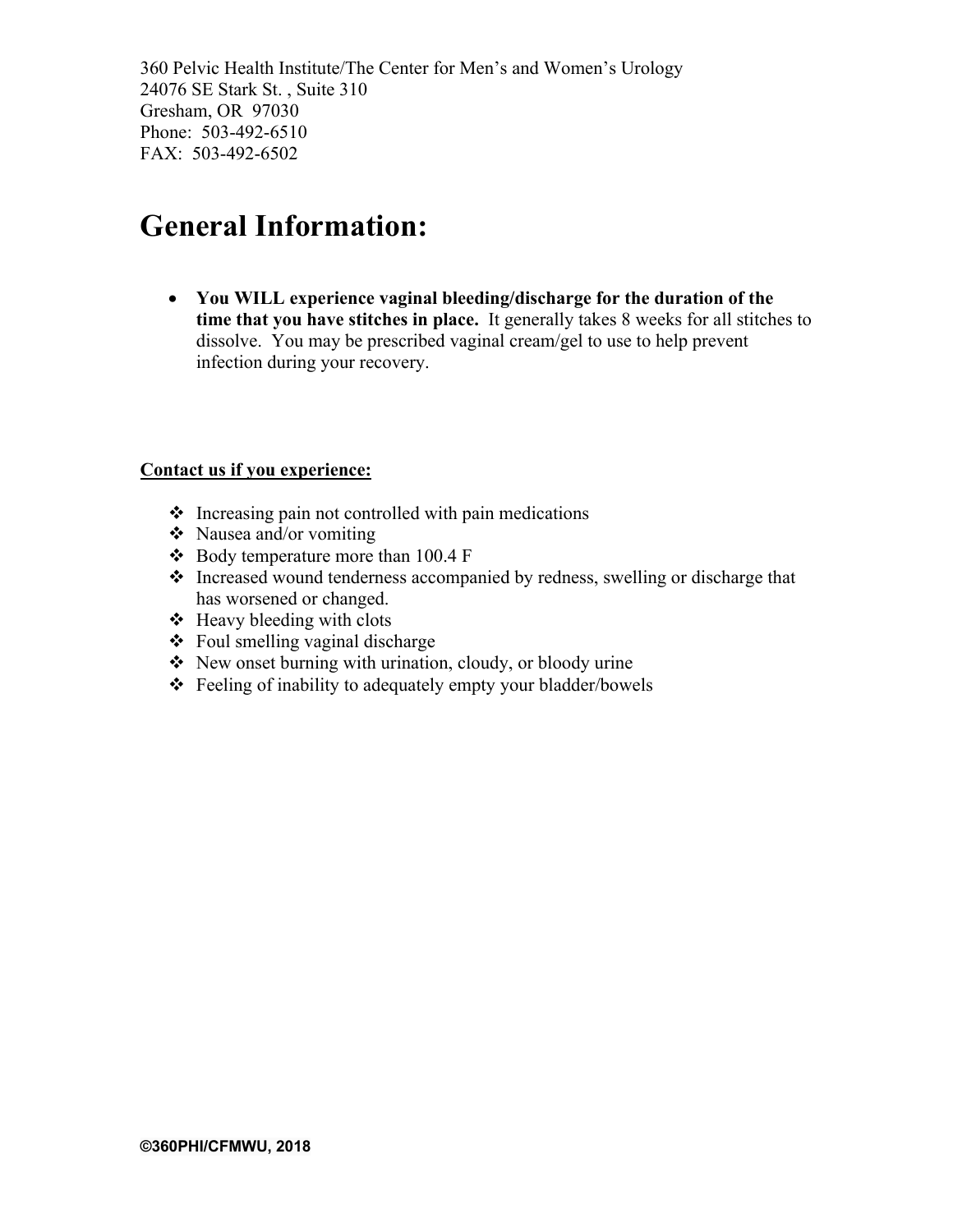## **If you have a catheter/suprapubic tube:**

- You may experience **cramping** in your abdomen or back that feels like you need to have a bowel movement/menstrual cramps (for ladies).
	- o **What you can do:**
		- $\triangleright$  Take the medicine given to you for bladder spasms (Examples: Hyocyamine, Oxybutynin, Tolterodine)
		- $\triangleright$  Look to see if urine is draining into the bag. If the tube is kinked, make sure to keep it straight and the bag below the waist so that it can drain well. (If the catheter is not draining and the tube is not kinked, call your doctor)
		- $\triangleright$  Apply a heating pad to the abdomen
		- Ø Keep bowels soft and avoid constipation. **Some good options to combat constipation** are Colace, Prune juice/Whole prunes, Senna, Milk of Magnesia (30cc every 4 hours until bowel movement), Miralax, and plenty of water.
- You may experience bloody urine after your procedure. In most instances, this is normal. If there are many large clots, urine is not draining into the bag, and you feel pelvic pain/pressure, call your doctor. Otherwise, drink plenty of water to keep the bladder flushed.
- Burning and discomfort in the penis and/or urethra is normal. Usually this can be controlled with medication such as Pyridium, and Over-the-counter AZO or Cystex.
- You may experience **leakage** from around the catheter. This is generally caused by bladder spasms. You may or may not have pain with this. It is usually a result of the bladder reacting to the catheter. If no urine is draining into the bag, you have blood clots, and you have pain, call your doctor.
- General care is to wash around the catheter with warm, soapy water. You may shower with a catheter. Usually placing Neosporin or Triple Antibiotic ointment around the catheter where it enters the body helps to keep the area of skin from becoming irritated from the catheter rubbing against the skin.
- Remember to keep the bowels soft! This can make a big difference in the level of discomfort that you feel. Remember that pain medicines such as Lortab, Vicodin, Percocet, Norco, Dilaudid, etc will cause constipation. It is very important to drink plenty of water and use stool softeners/laxatives to counteract this.